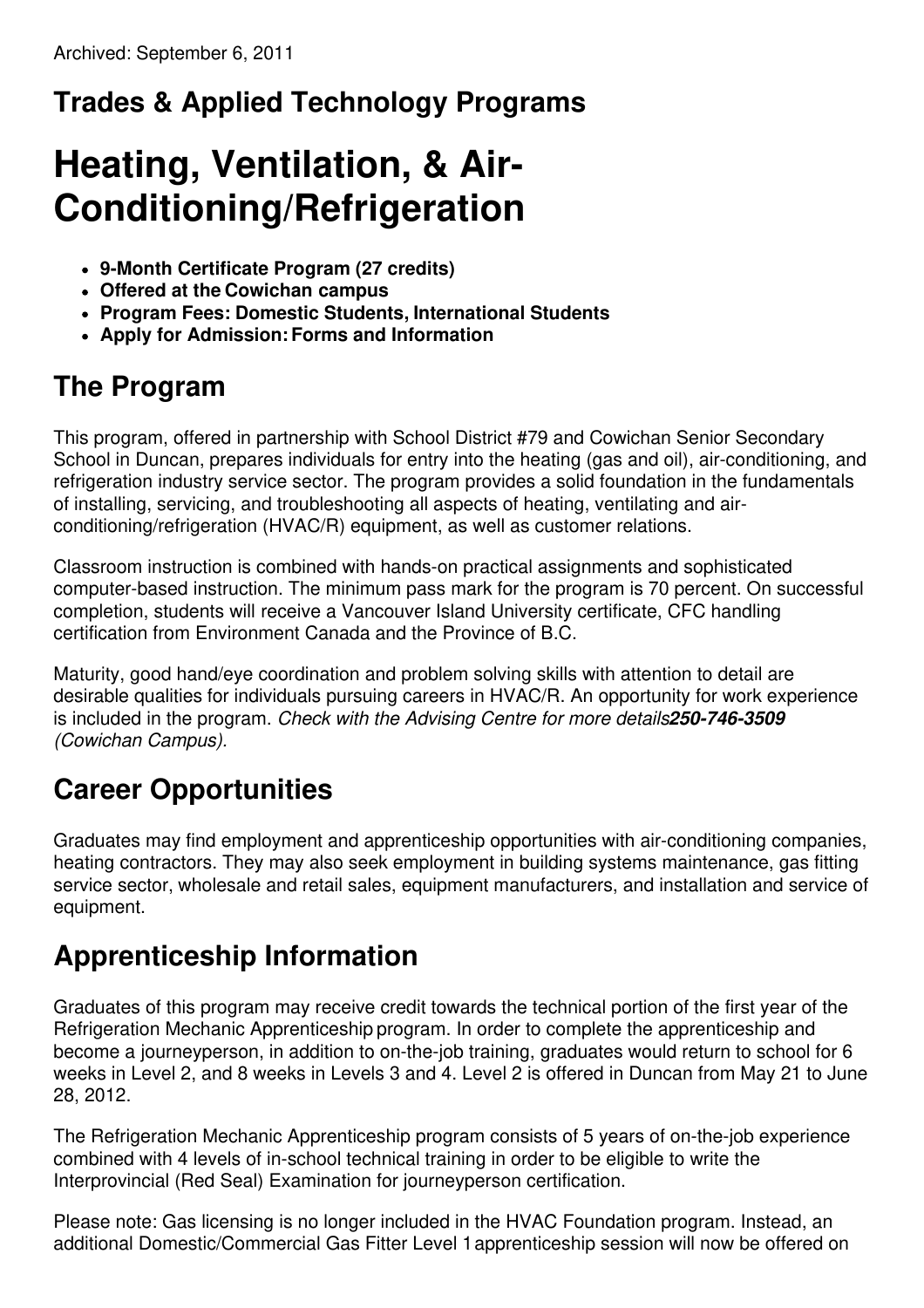an ongoing basis at the Cowichan Campus of Vancouver Island University.

For more information on apprenticeship training, please visit the website at www.itabc.ca, contact the Industry Training Centre at 1-866-660-6011, or call Tanya Reiber at Vancouver Island University toll-free at 1-888-920-2221 local 6112.

### **Admission Requirements**

- Grade 12, or equivalent, or mature student status.
- Physically fit and good hand-eye coordination.
- Successful completion of assessment testing.
- Personal profile.
- An interview.
- A criminal record check is required.
- See also Trades general admission requirements.

### **Start Date and Application Deadline**

The program starts in September and applications are accepted between November 15 and March 31. For further information regarding late applications and program contacts check the Program Availability List.

### **Program Outline**